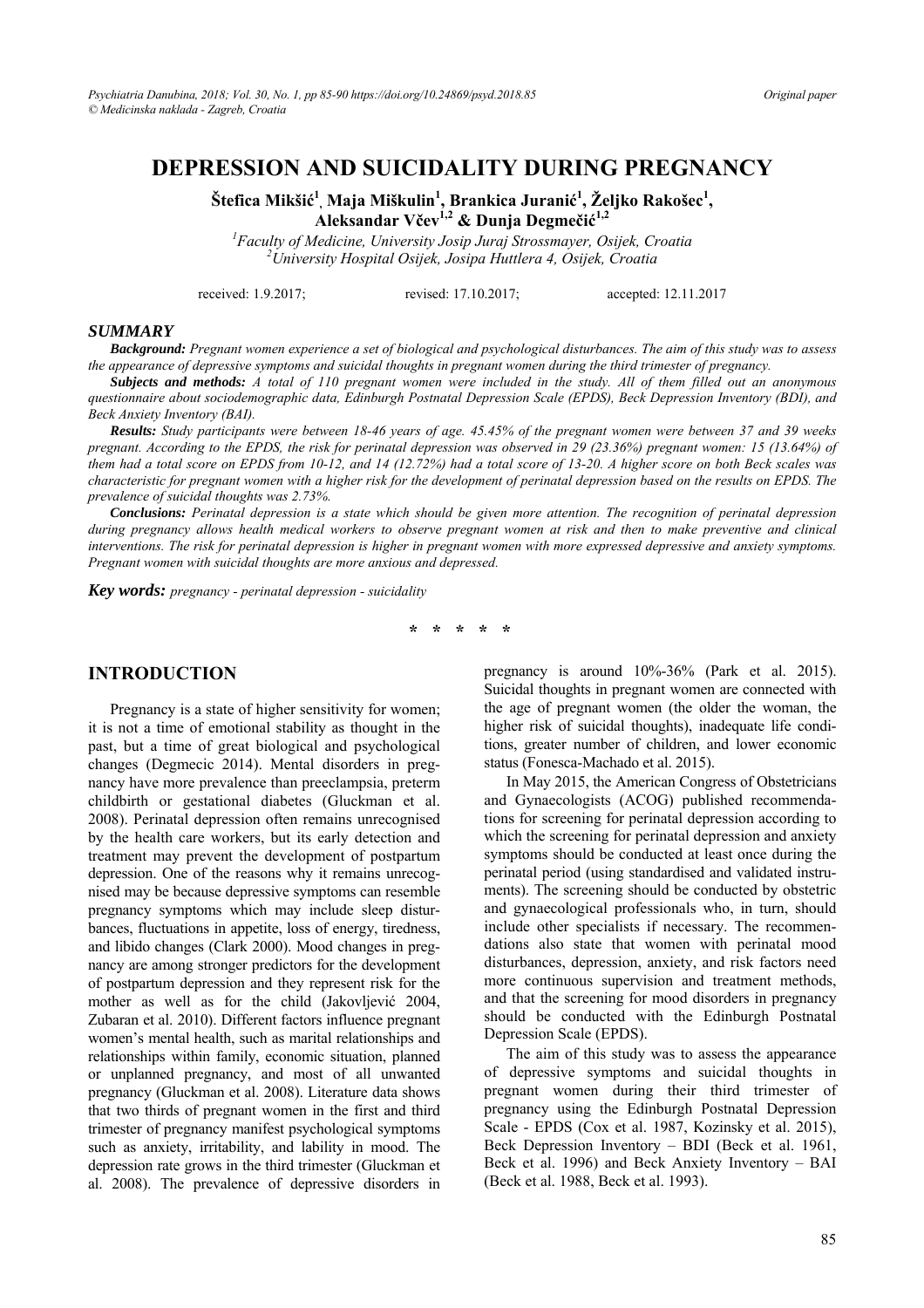## **SUBJECTS AND METHODS**

Study design was cross-sectional among the population of pregnant women in primary gynaecological care setting in Đakovo from April till August year 2015. Three outpatient gynaecological units in primary care setting in Đakovo were included in the study. Inclusion criteria were as follows: physically healthy pregnant women in the third trimester of pregnancy without psychiatric history. Exclusion criteria were: mood disorders during and after earlier pregnancies, preeclampsia and eclampsia, gestational diabetes, chronic somatic disorders.

The study was designed in such a way that every second pregnant woman in the third trimester of pregnancy who came to one of those three outpatient primary care settings was included in the study. One of the pregnant women refused to participate in the study, and five of them did not meet the inclusion criteria. The study was approved by the Ethical Committee of the Faculty of Medicine in Osijek and also by the Ethical Committee in Dom zdravlja (Public Health Care Institution) Đakovo where the field research was conducted. All of the participants signed informed consent and patient anonymity is preserved. All of the participants filled out a sociodemographic questionnaire which was custom-developed for this study by the researchers and which consisted of ten questions about the participants' age, marital status, place of living, employment, education, number of previous pregnancies and possible pregnancy complications, questions about this pregnancy, and personal habits. The participants also filled out Edinburgh Postnatal Depression Scale (EPDS), Beck Depression Inventory (BDI) and Beck Anxiety Inventory (BAI). All of the scales were in Croatian language.

In statistical analysis categorical data are shown with absolute and relative frequencies and differences in categorical variables were tested with Chi-2 test. Deviations from normal distribution of variables were tested with Mann-Whitney test. Internal consistency of the used scales was measured with Chronbach's Alpha coefficient. Differences between groups in observed characteristics were tested with nonparametric sum of ranges, and their correlation was measured with Spearman correlation test  $(r<sub>s</sub>)$ . The level of significance was 0.05. Statistical program SPSS (16.0, SPSS Inc, Chicago, IL, USA) was used for statistical analysis.

## **RESULTS**

The study population consisted of 110 pregnant women aged between 18 and 46. The mean value was 28.09 years (SD=5.24). 45.45% of the pregnant women were 37-39 weeks pregnant. Most of the pregnant women were married (N=108, 98.2%), two of them lived with their unmarried partners. 62 of them (56.4%) lived with their family, husband and children, and

19.1% lived with wider family. Most of the respondents had high school diploma as their highest qualification  $(N=76, 69.1\%)$ , around 15% of the respondents had a university degree (N=17, 15.5%), while a small number of respondents had elementary school diploma (N=10, 9.1%) or a college degree  $(N=6, 5.5%)$  as their highest qualification. According to the results on the EDPS, the authors observed that in a predominant number of participating pregnant women there was no present risk of perinatal depression as the results of the total score were lower than 10 in 73.64% of the study population. However, in a bit over a quarter of pregnant women (26.36%) the risk of perinatal depression was detected. This group was divided into two categories: those with a total score results of  $10 - 12$  (N=15; 13.64%), and those with the total score higher than  $13$  (N=14; 12.72) which represents a stronger indication of the potential risk of perinatal depression. As can be seen, among the participants with a higher risk of perinatal depression (a quarter of the total study population), almost a half of them exhibited results which point to a high risk for the development of perinatal depression (12.72%).

EDPS scale is characterised by a special emphasis on the claim indicating existence of suicidal thoughts, and it includes thoughts about doing harm to yourself or the baby. The authors of the paper observed frequencies of all possible answers relating to this claim. The results showed us that among the study population of pregnant women not one of them had frequent suicidal thoughts. Almost all of the studied pregnant women (N=107; 97.27%) answered that they never had suicidal thoughts, and just three of them have rarely had suicidal thoughts (2.73%). The analysis of total score on the EPDS for the three pregnant women with suicidal thoughts showed that the two of them were in the risk group for the development of the perinatal depression whereas one had a border total EPDS score. The authors also used BDI for the screening of the depression and BAI for the screening of the anxiety symptoms. Furthermore, the authors compared results on the EDPS scale and BDI scale for the depressive symptoms in the study population. Also, the authors compared the characteristics of women in the two groups based on the results of the EDPS scale: the first group of pregnant women who were at risk for the development of depression (N=29) and the other group of pregnant women without that risk  $(N=81)$ .

The reliability of inner consistency (Cronbach  $\alpha$ ) of Beck depression inventory ( $\alpha$ =0.794) and Beck anxiety inventory ( $\alpha$ =0.883) is adequately high, which implies the reliability of the scale. Considering the distribution of the results on the EDPS scale as well as on the BDI and BAI scales, the results deviated with statistical significance from the normal distribution. The difference in depressive and anxiety symptoms in pregnant women without risk and those with the expressed risk for perinatal depression was tested with nonparametric test of cumulation of ranks (Mann-Whitney U-test) (Table 1).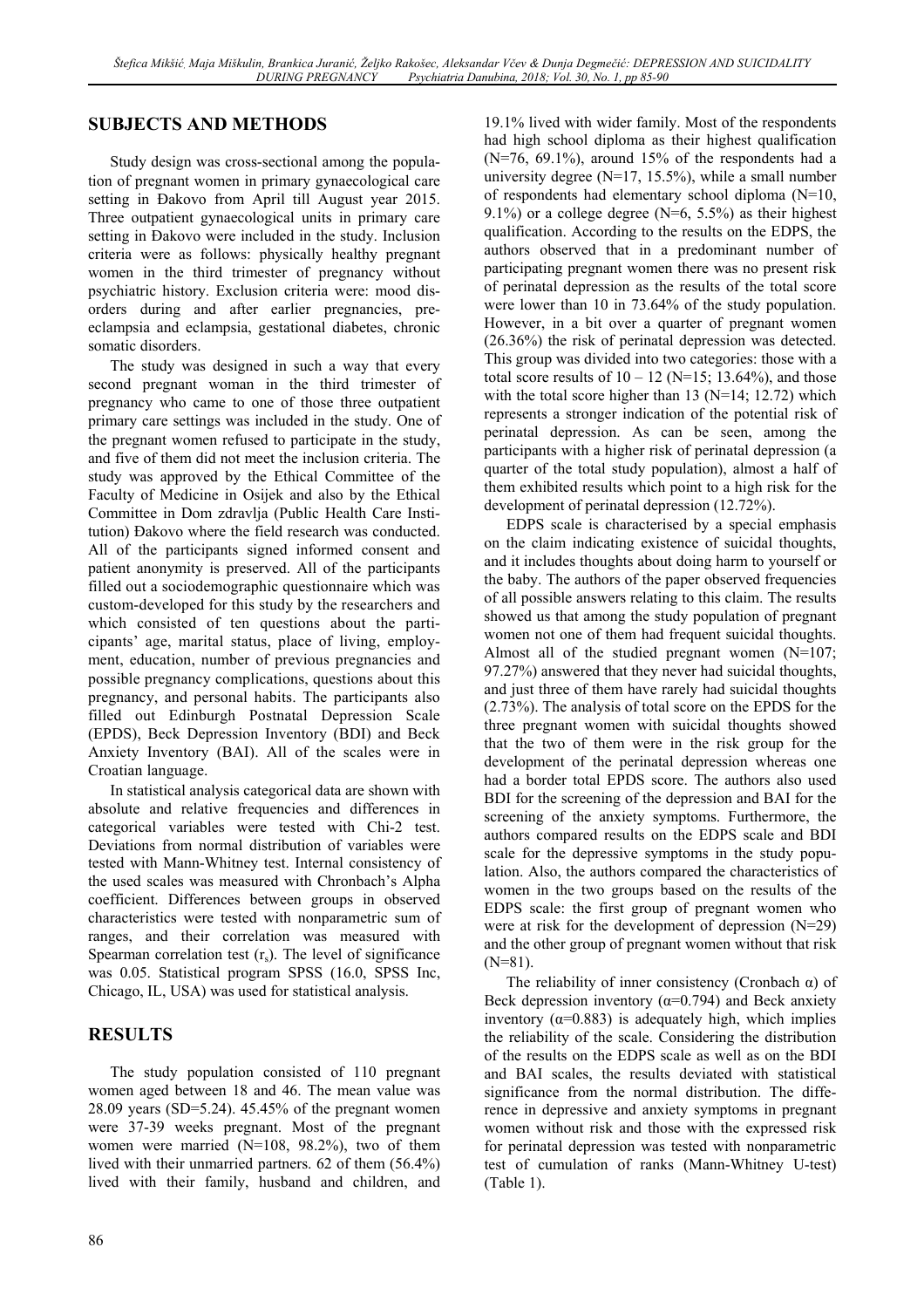**Table1.** Differences between groups of pregnant women considering depressive and anxiety symptoms accoording the BDI and BAI

|                            |      | MR    | TR.     |           |
|----------------------------|------|-------|---------|-----------|
| Beck depression innventory | WRPD | 43.78 | 3546.50 |           |
|                            | PRD  | 88.22 | 2558.50 | $-6.478*$ |
| Beck anxiety inventory     | WRPD | 44.25 | 3540.00 | $-5.912*$ |
|                            | PRD  | 84.66 | 2455.00 |           |

\*p=0.00; (p<0.05); MR – medium range;  $TR$  – total of ranges;  $Z$  – Mann-Whitney U test;

WRPD - Pregnant women without risk for perinatal depression (EPDS total score lower than 10);

RPD - Pregnant women with risk for perinatal depression (EPDS total score 10 and higher)

|  |  |  |  | Table 2. Correlation of perinatal depression (EPDS), depression (BDI) and anxiety (BAI) in our groups of pregnant women |
|--|--|--|--|-------------------------------------------------------------------------------------------------------------------------|
|--|--|--|--|-------------------------------------------------------------------------------------------------------------------------|

| Spearman's $r_s$            | Depression (BDI)         | Anxiety (BAI) |
|-----------------------------|--------------------------|---------------|
| Perinatal depression (EPDS) | $0.662**$                | $0.634**$     |
| Depression (BDI)            | $\overline{\phantom{a}}$ | $0.723**$     |
| .                           |                          |               |

 $*$  $p<0.01$ 

**Table 3**. Analysis of some characteristics of pregnant women with and without risk for perinatal depression according to the total score on EPDS

|                                |                | WRPD (N) | RPD(N) | $\chi^2$ | df             | Significance $(p<0.05)$ |
|--------------------------------|----------------|----------|--------|----------|----------------|-------------------------|
| Pregnancy                      | First          | 24       | 10     |          |                |                         |
|                                | Second         | 28       | 10     | 0.303    | $\mathfrak{D}$ | 0.859                   |
|                                | Third and more | 29       | 9      |          |                |                         |
| Working status                 | Employed       | 38       | 11     | 0.830    |                | 0.362                   |
|                                | Unemployed     | 41       | 18     |          |                |                         |
| Spontaneous miscarridge        | Yes            | 20       |        | 0.001    |                | 0.974                   |
| in earlier pregnancy           | No.            | 61       | 22     |          |                |                         |
| Complications                  | Yes            | 14       | 6      | 0.239    |                | 0.625                   |
| in earlier pregnancies         | No.            | 67       | 23     |          |                |                         |
| Recomended resting             | Yes            | 15       | 5      | 0.023    |                | 0.878                   |
| durig pregnancy                | No.            | 66       | 24     |          |                |                         |
| Attending the pregnancy course | Yes            | 19       |        | 0.005    |                | 0.941                   |

WRPD - Pregnant women without risk for perinatal depression (EPDS total score lower than 10);

RPD - Pregnant women with risk for perinatal depression (EPDS total score 10 and higher)

The results showed that depression and anxiety in pregnant women with expressed risk for perinatal depression differs from the depression and anxiety of pregnant women without the risk for perinatal depression. In other words, pregnant women with the risk for the development of the perinatal depression were in average more depressed  $(Z=-6.478, p<0.001)$  and anxious ( $Z = -5.912$ ,  $p < 0.001$ ) from the pregnant women who have not shown the risk for the development of the perinatal depression.

This relation can be expressed by means of correlation coefficient. Due to the above mentioned reasons connected with the type of distribution, the authors calculated nonparametric correlation coefficient Spearman Rho  $(r<sub>s</sub>)$  in order to get an insight into the correlation of the observed characteristics (Table 2).

As we can see from the correlation coefficient, the mutual correlation of perinatal depression and anxiety was statistically significant and positive. In other words, the risk for perinatal depression was on average higher, and respectively grew as the depression  $(r_s=0.662)$ ,  $p<0.05$ ) and anxiety ( $r_s=0.634$ ,  $p<0.05$ ) were more expressed. It is also clear that the same pattern occurred

with depression and anxiety: with higher levels of anxiety there were also higher levels of depression  $(r_s=0.723, p<0.05)$ .

The authors also analysed whether these two groups of pregnant women – one with the risk for perinatal depression and the other without the risk – differ in other characteristics. Non parametric statistic method Spearman correlation coefficient was used  $(r<sub>s</sub>)$  in the analysis of the week of gestation and risk for perinatal depression and the results showed that there was no statistically significant correlation  $(r_s=0.5, p>0.05)$ , suggesting that risk for perinatal depression does not depend on the week of gestation.

Table 3. shows both the characteristics of the pregnant women and the characteristics of their pregnancy in relation to the risk for perinatal depression. Chi 2 test was used for statistical analysis. There was no statistical significance between the perinatal depression and the fact whether this was a woman's first, second, third or any other subsequent pregnancy ( $\chi^2$ =0.303, p>0.05). Also there was no difference between two groups concerning the employment status ( $\chi^2$  = 0.830, p>0.05). Spontaneous miscarriage in the previous pregnancy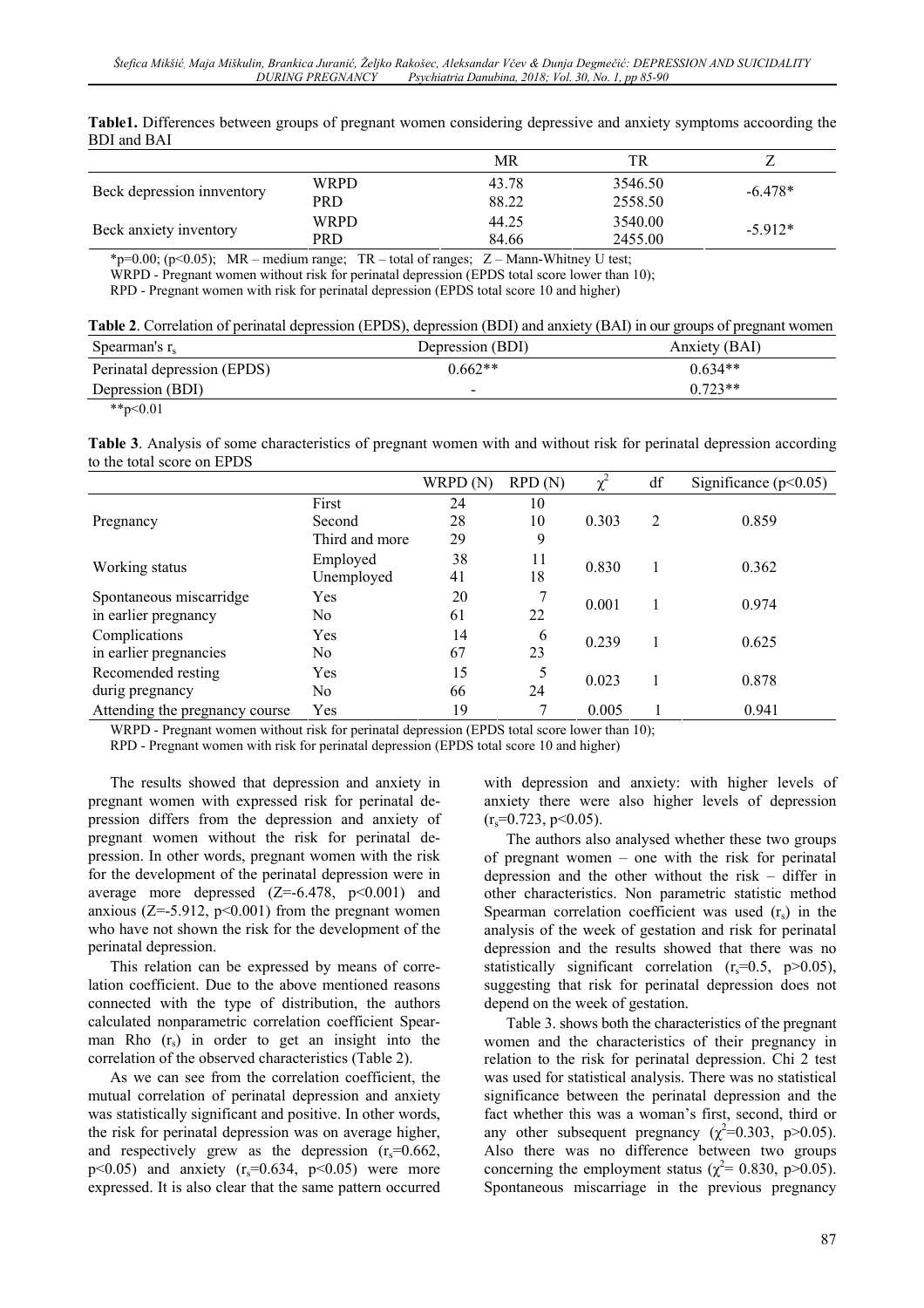exhibited no connection with the risk for perinatal depression ( $\chi^2$ =0.001, p>0.05), and neither did the complications in earlier pregnancies ( $\chi^2$ =0.239, p>0.05). The results also showed that women in both groups rested equally and in accordance with the recommendations for pregnant women ( $\chi^2$ =0.023, p>0.05), and that there was no difference between two groups in attending the course for pregnant women ( $\chi^2$ =0.005, p>0.05).

# **DISCUSSION**

Depression, one of the frequently seen health problems among women, is experienced by women in fecundity periods and its incidence increases with pregnancy. Literature data shows that symptoms of depression are more intense in the first trimester, their intensity decreases in the second trimester, and in the third trimester the percentage of depression rises (Fazlagić 2011, Glavin et al. 2010, Park et al. 2015).

In studies that investigated the rates of depression in different cultures, the rate of depression during pregnancy was found to be 7.5% in China, 17.9% in Hungary, 30% in Canada, 19.6% in the USA and 19.6% in Brazil, whereas in Turkey it ranges from 12% to 36% (Aktas et al. 2015). According to Park et al. (2015) the prevalence of depression in the prenatal and postpartum period in Korean women ranged from 40.5% to 61.4 %. The prevalence of prenatal depression was highest in the third trimester. In other words, the specific period of gestation was a significant factor in prenatal depression. Stress (the burden of delivery) was significantly correlated to depression or depressive symptoms (Slade et al. 2010). Our study included 110 healthy pregnant women in the third trimester of pregnancy. 23.36% of them exhibited risk for development of perinatal depression according to the EPDS score, and 12.72% of pregnant women had EPDS score which indicates a higher risk for perinatal depression. Nakić-Radoš et al. (2016) in a prospective study conducted in Croatia followed women from the third trimester of pregnancy through their early postpartum period, and concluded that symptoms of postpartum depression could be equally predicted by perinatal depressive symptoms (30.3%) and the early postpartum period (34.0%). A study done by Olivier et al. (2015) shows that prevalence for depression in pregnant women is about 10% in high-income countries, but, for example, in Sweden this percentage may be as high as 20%. As we can see, the range of prevalence of depression in pregnancy is wide and our results are in concordance with this.

Glavin et al. (2010) describe that prevalence of perinatal depression may vary from 4.4% to 73.7%. This research describes the relationship between gestational week and the risk for the occurrence of perinatal depression, and there was no statistical significance. The results in our study also had no statistical significance between the appearance of depressive symptoms and gestational week, suggesting that the risk for perinatal depression is not dependent of gestational week.

Besides the weeks of gestation, our study also analysed the connection between the risk for perinatal depression and some other factor, such as the number of previous pregnancies, marital status, employment, complications in previous pregnancies or spontaneous miscarriages, and none of these factors showed any statistical significance.

For example, in a study done by Actas et al. (2015) the education level of pregnant women and their husbands as well as the employment status of pregnant women were detected as factors that increased the severity of depression symptoms. Similarly, Bodecs et al. (2009), Bundevicius et al. (2009) and Lancaster et al. (2010) noted that pregnancy depression was seen more among pregnant women who had low education level and worked at a job with an unsatisfactory income. This was not supported in our study.

A study done by Dmitrović-Kitanović et al. (2014) showed that 21% of the sample of pregnant women in Serbia was screened as depression positive during pregnancy. Risk factors were found to be low education level, low satisfaction with financial situation, and highrisk pregnancy. It is interesting to mention that according to the study of Varela et al. (2015), in clinical practice, pregnant women who suffer from low levels of prenatal depressive and anxiety symptoms may be reassured, in respect of the adverse outcomes of these mood symptoms on the neonate.

Our study also analysed the very important topic of suicidal ideation in pregnancy. Suicidality during the perinatal period is a serious public health concern, because suicide is among the leading causes of maternal mortality (Lindahl et al. 2005). The prevalence of suicidal ideation in pregnant women more than doubled from 2006 to 2012 in the USA, whereas prevalence of suicide and self-inflicted injury remained stable (Zhong et al. 2015). The results from our study showed low risk for suicide ideation in our studied population: the prevalence for suicidal ideation was 2.73 %. Fonesca-Machado et al. (2015) showed in their study that the prevalence of indicators of suicidal ideation in pregnant women was 7.8%. Among perinatal women screened for depression, 3.8% reported suicidal ideation, but only 1.1% of this subgroup was at a high risk for suicide in a study done by Kim et al. (2015). Because few studies have examined the maternal experiences and beliefs associated with perinatal suicidal ideation, further research is needed to identify beliefs and experiences related to perinatal suicidal ideation to assist health professionals in screening and treating perinatal women.

### **CONCLUSION**

Perinatal depression is a state which should be given more serious consideration. In everyday clinical practice instruments should be introduced for the early identification of pregnant women with a higher risk for depression development. Recognition of depression during pregnancy allows health care workers to follow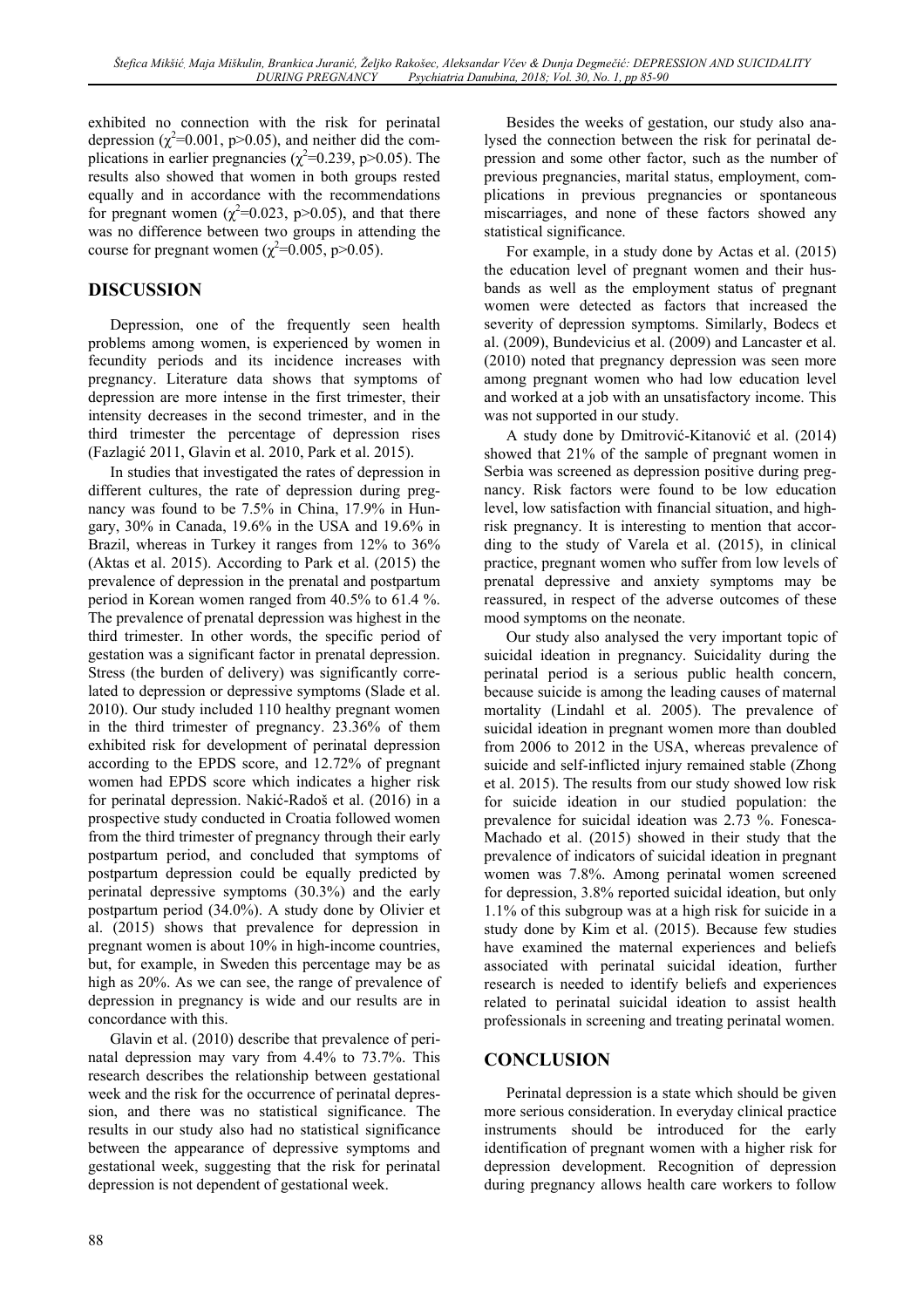up pregnant woman who are at risk for depression, then to conduct preventive strategies and, with clinical interventions, set diagnosis of perinatal depression (Choi et al. 2014). Early intervention and treatment of perinatal depression can prevent the appearance of postpartum depression. The results have shown that there is a good positive correlation between the assessment of the perinatal depression and Beck depression inventory  $(r<sub>s</sub>=0.662, p<0.05)$  and Beck anxiety inventory  $(r_s=0.634, p<0.05)$ . The risk of perinatal depression is higher in women with more pronounced depressive and anxiety symptoms. Pregnant women who exhibit more anxiety and depressive symptoms may have suicidal thoughts and according to that they should be followed up with more intensity.

#### *Acknowledgements:* None.

*Conflict of interest:* None to declare.

### *Contribution of individual authors:*

- Štefica Mikšić: participated in acquisition of data, conception and design of the study, in drafting of the article;
- Maja Miškulin: participated in conception and design of the study and in statistical expertise and analysis and interpretation of the data as well as in critical revision;
- Brankica Juranić: participated in acquisition of the data and in administrative, technical and logistic support;
- Željko Rakošec: participated in statistical expertise and analysis and interpretation of the data;
- Aleksandar Včev: participated in conception and design and in critical revision of the article;
- Dunja Degmečić participated in conception and design of the study, in analysis and interpretation of the data and critical revision of the article and in drafting of the article.

#### **References**

- *1. Aktas S, Yesilcicek Calik K: Factors affecting depression during pregnancy and the correlation between social support and pregnancy depression. Iran Red Crescent Med J 2015; 17:e16640*
- *2. Beck AT, Ward CH, Mendelson M, Mock J, Erbaugh J: An inventory for measuring depressiom. Arch Gen Psychiatry 1961; 6:561-71*
- *3. Beck AT, Steer RA & Brown GK: Manual for the Beck Depression Inventory-II. San Antonio.TX: Psychological Corporation, 1996*
- *4. Beck AT, Steer RA: Beck Anxiety Inventory Manual. San Antonio: Harcourt Brace and Company, 1993*
- *5. Beck AT, Epstein N, Brown G, Steer RA: An inventory for measuring clinical anxiety: Psychometric properties. Journal of Consulting and Clinical Psychology 1988; 56:893-897*
- *6. Bergink V, Kooistra L, Lambregste-van den Berg MP, Wijnen H, Bunevicius R, van Baar A , Pop V: Validation*

*of the Edinburg Depression Scale during pregnancy, Journal of Psychosomatic Research 2011; 70:385-389* 

- *7. Bodecs T, Horvath R, Kovacs I, Diffelne NM, Sandor J: Prevalence of depression and anxiety in early pregnancy on a population based Hungarian sample. Orv Hetil 2009; 150:1888-93*
- *8. Bundevicius R, Kusminskas L, Bundevicius A, Nadisauskiene RJ, Jureniene K, Pop VJ: Psychosocial disk factors for depression during pregnancy. Acta Obstet Gynekol Scand 2009; 88:599-605*
- *9. Choi SK, Park YG, Park IY, Ko HS, Shin JC: Impact of antenatal depression on perinatal outcomes and postpartum depression in Korean women. J Res Med Sci 2014; 19:807–812*
- *10. Clark G: Discussing emotional health in pregnancy:the Edinburgh Postnatal Depresion Scale. Br J Community Nurs 2000; 5:91-8*
- *11. Cox JL, Holden JM, Sagovsky R: Detection of postnatal depression. Development of the 10-item Edinburgh Postnatal Depression Scale. Brit J Psychiatry 1987; 150:782–786*
- *12. Degmečić D: Womens mental health. Medicinska naklada, Zagreb 2014*
- *13. Dmitrović-Kitanović B, Gojnić Dugalić M, Nikolić Baloski G, Dmitrović A, Soldatović I: Frequency of perinatal depression in Serbia and associated risk factors, Int J Soc Psychiatry September 2014; 60:528-532*
- *14. Fazlagić A: Psychological correlates of postpartal depression. Acta Medica Medianae 2011; 50:62-68*
- *15. Fonseca-Machado MO, Alves LC, Haas VJ, Monteiro JC, Gomes-Sponholz F: Under the shadow of maternity: pregnancy, suicidal ideation, and intimate partner violence. Rev Panam Salud Publica 2015; 37:258-64*
- *16. Glavin K, Ellefsen B, Erdal B: Norwegian Public Health Nurses' Experience Using a Screening Protocol for Postpartum Depression. Public Health Nursing 2010; 27:255-62*
- *17. Gluckman PD, Hanson MA, Cooper C, Thornburg KL: Effect of in utero and early-life con-ditions on adult health and disease. N Engl J Med 2008; 359:61-73*
- *18. Jakovljević M: Depressive disorders: From early detection to succesful treatment. Pro Mente d.o.o., Zagreb, 2004*
- *19. Kim JJ, LaPorte LM, Saleh MP, Allweiss S, Adams MG, Zhou Y, Silver RK: Suicide risk among perinatal women who report thoughts of self-harm on depression screens. Obstet Gynecol 2015; 125:885-93*
- *20. Kozinszky Z, Dudas RB: Validation studies of the Edinburgh Postnatal Depression Scale for the antenatal period. Journal of Affective Disorders 2015; 176:95-105*
- *21. Lancaster CA, Gold KJ, Flynn KA, Yoo H, Marcus SM, Davis MM: Risk factors for depressive symptoms during pregnancy: a systematic review. Am J Obstet Gynecol 2010; 202:5-14*
- *22. Lindahl V, Pearson J, Colpe L: Prevalence of suicidality during pregnancy and the postpartum. Arch Womens Ment Health 2005; 8:77-87*
- *23. Nakić-Radoš S, Herman R, Tadinac M: Is the Predictability of New-Onset Postpartum Depression Better During Pregnancy or in the Early Postpartum Period? A Prospective Study in Croatian Women, Health Care for Women International 2016; 7:23-44*
- *24. Olivier JD, Akerud H, Sundstrom P: Antenatal depresion and antidepressants during pregnancy: unraveling the complex interactions for the offspring. Eur J Pharmacol 2015; 753:257-62*